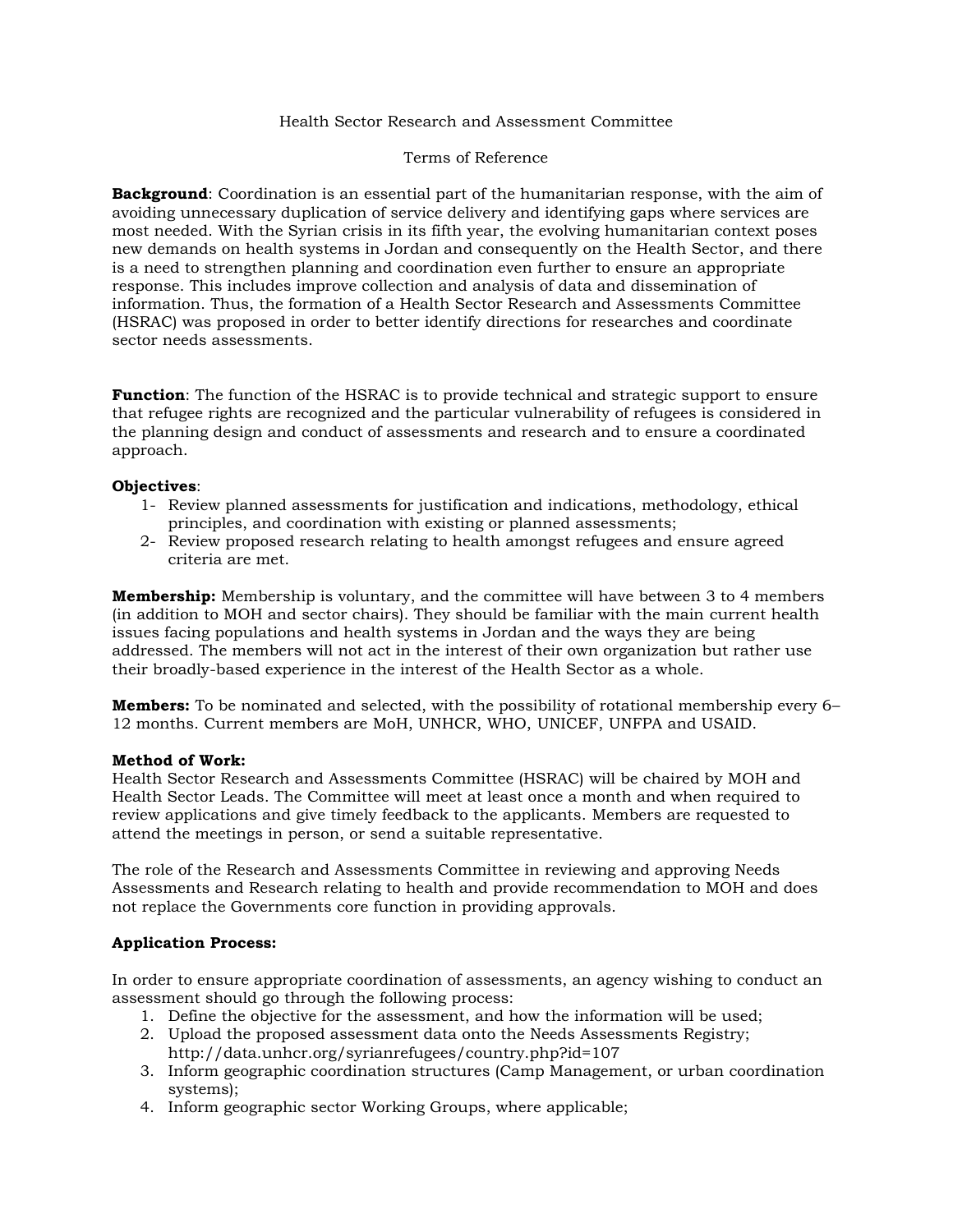- 5. Inform country-level sector Working Groups;
- 6. Complete and submit Form for Research Project Proposals (Annex1) with sector chair for HSRAC committee review.
- 7. Within one week HSRAC Committee will review assessment and share recommendation to MOH, give feedback to the requester and mark assessments as 'approved' in the Needs Assessments Registry (for primary data collection only);
- 8. Apply for MOH approval (see Annex 2: MOH requirements for research approval
- 9. Obtain MOH and ethical committee approval (see annex 3: "Research Ethics Summary for the Humanitarian Response" for further guidance)
- 10. Some assessments and researches that include field work and/or home visit activities would need Ministry of Interior approval (seek MOH advice).
- 11. Provide plan of work and coordinate with relevant fields for data collection.
- 12. Share the assessment findings with corresponding coordination mechanisms (both geographic and sector-based).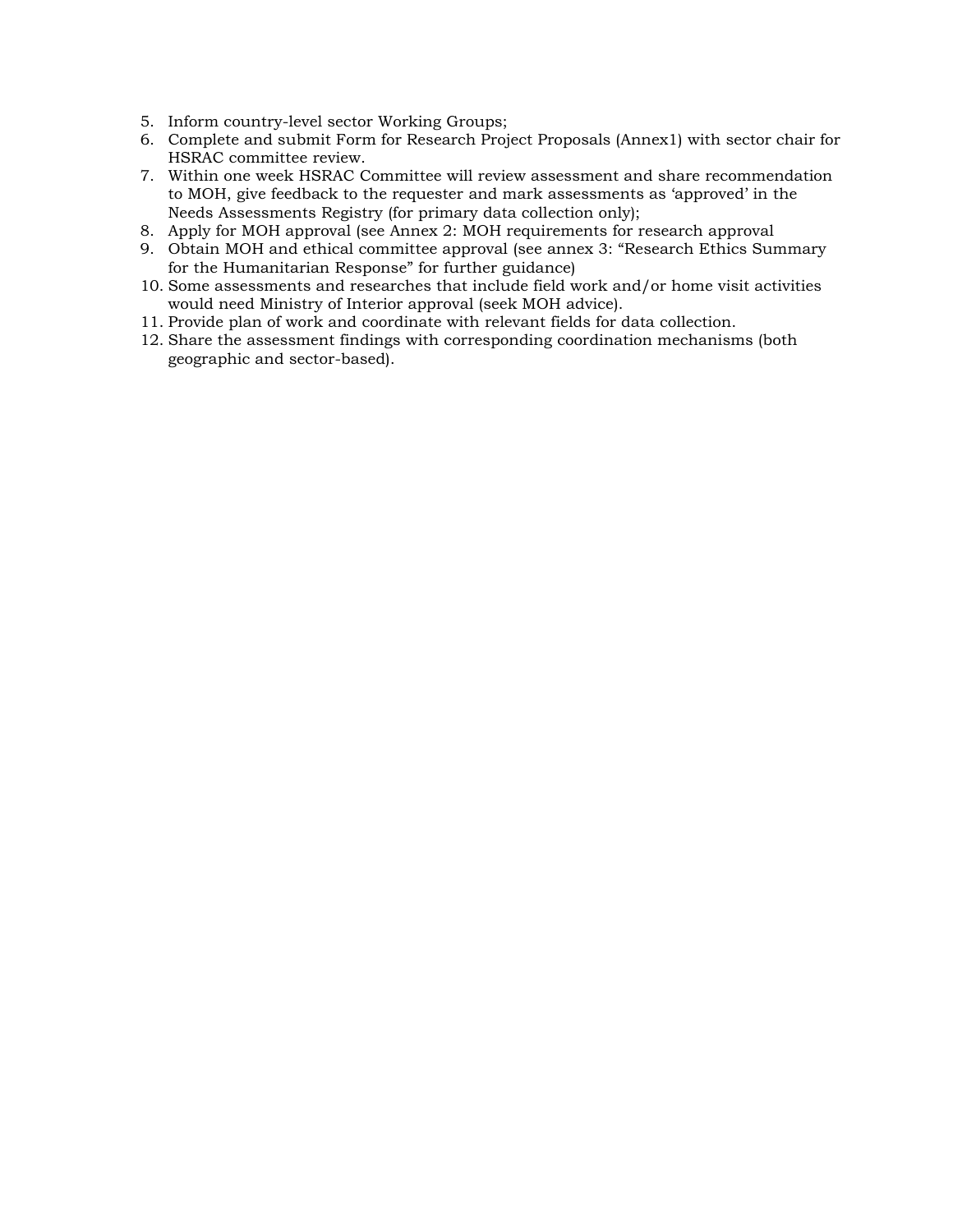## **Annex1: Health Sector Working Group Form for Research Project Proposals Amongst Refugees in Jordan**

- 1. Project Title:
- 2. Name of Institution(s) leading the research:

- 3. Name and address of agency with which collaboration is proposed, and name of contact person in collaborating agency:
- 4. Name of researcher(s) with designation, experience, address and telephone/fax, and email:
- 5.
- 6. Please submit any documents that indicate clearance from ethical committee(s) if already obtained:
	- from country of origin
	- from Jordan
- 7. Research objectives:
- 8. Projected dates and duration of data collection: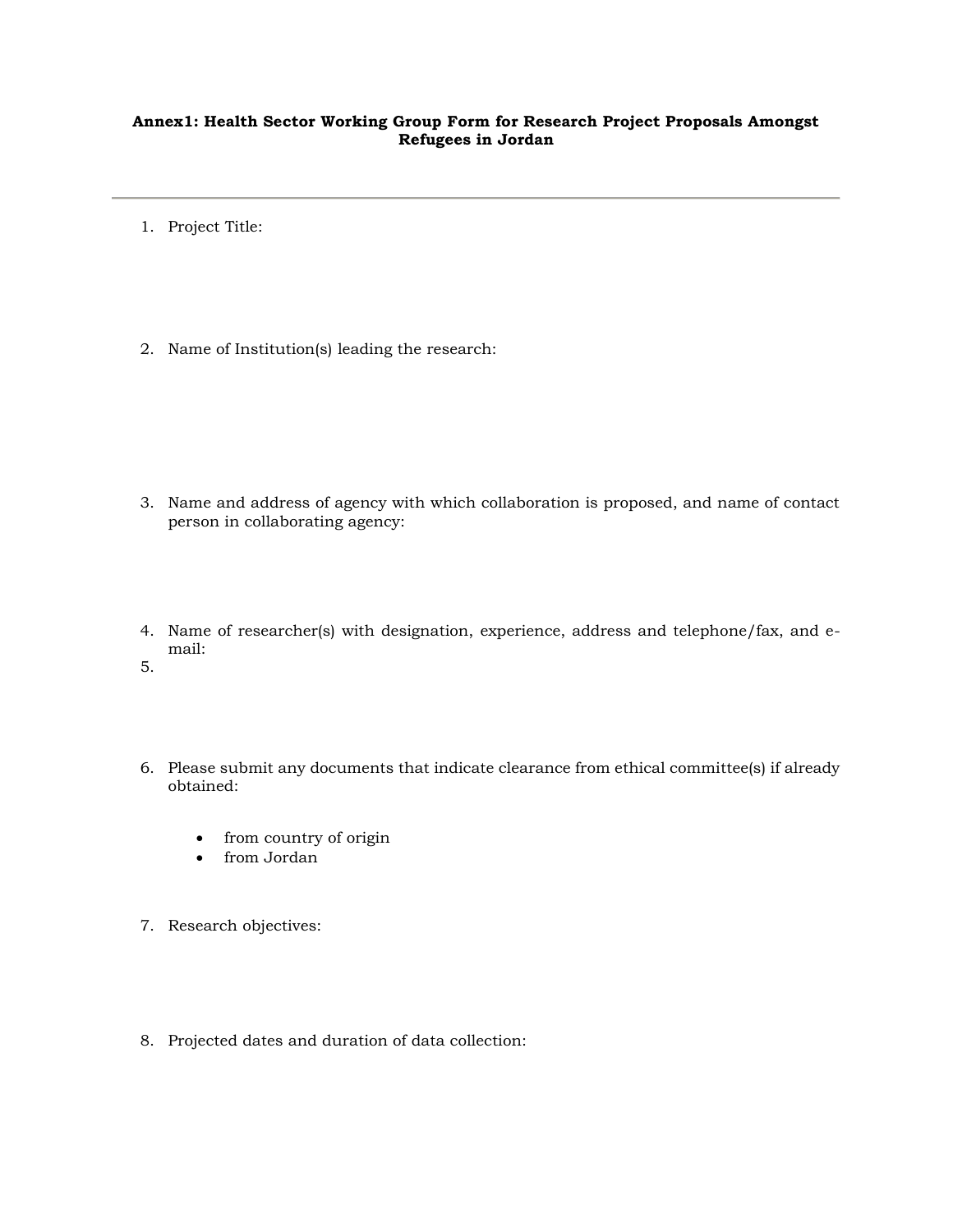- 9. Proposed methodology and data collection methods including confidentiality and data storage procedures:
- 10. Sites of research, how have these sites been chosen and how will the participating community be approached about study participation?
- 11. Target population and proposed sample size:
- 12. Informed consent processes how will consent be obtained and recorded?
- 13. Expected benefits to the target population:

- 14. Anticipated risks to the target population and strategies to monitor and manage risk:
- 15. Expected Outcomes:

16. Proposed dissemination plan. How will results be communicated back to others working in the relevant setting/ thematic area and to the participating community?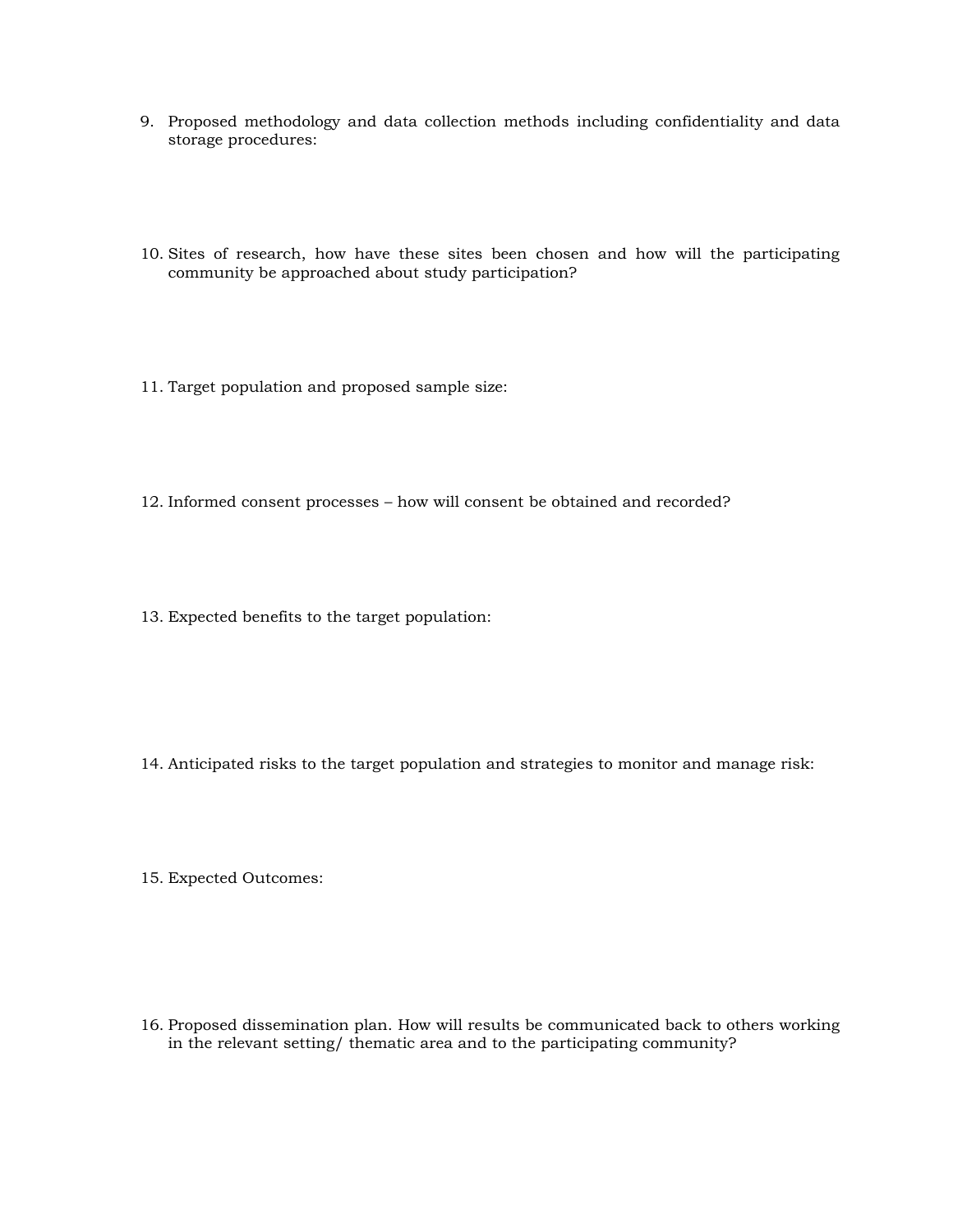## **Annex2: Ministry of Health requirements for research approval**

Each researcher should submit the following documents to the Directorate of Human Resources Development/Planning Department in the Ministry of Health. The research proposal will be presented to the Ethics Committee for scientific research. The decision would be either approved or request modification before approval or rejection

- 1- Provide a full research protocol and preferably attach a soft copy in addition to the hard copy. Including the ethical aspects of the scientific research
- 2- The research should include the following information:
	- a) The time frame for data collection
	- b) Explain the mechanisms to abide by to maintain confidentiality and patient privacy
	- c) Explain the mechanisms to abide by to maintain respect to the participant's cultures, customs, traditions and religions.
	- d) Explain the benefits of the patients' participation in the research and the potential risks if found.
	- e) Determine the interviews' location at the hospital or the health center
	- f) Identify the method of obtaining consent.
	- g) Provide researcher curriculum vitae.
	- h) Present certified copy of the scientific degree.
	- i) Provide a written pledge and a copy of the research and results before publishing to the human resources development department and Chairperson of the Ethics Committee of scientific research
- 3- Provide a letter from the sponsoring organization for the research submitted to the Director of Human Resources Development/Ministry of Health
- 4- Provide a written pledge to provide the necessary material for the research
- 5- Share data collection tools
- 6- Indicate if the research was presented to other committees? If "Yes" identify where and the result of the presentation

| Mobile number           |             |
|-------------------------|-------------|
| Home number             |             |
|                         | Extension:  |
| Address __________      |             |
| Nationality:- Jordanian | Other       |
| Name:-                  | Signature:- |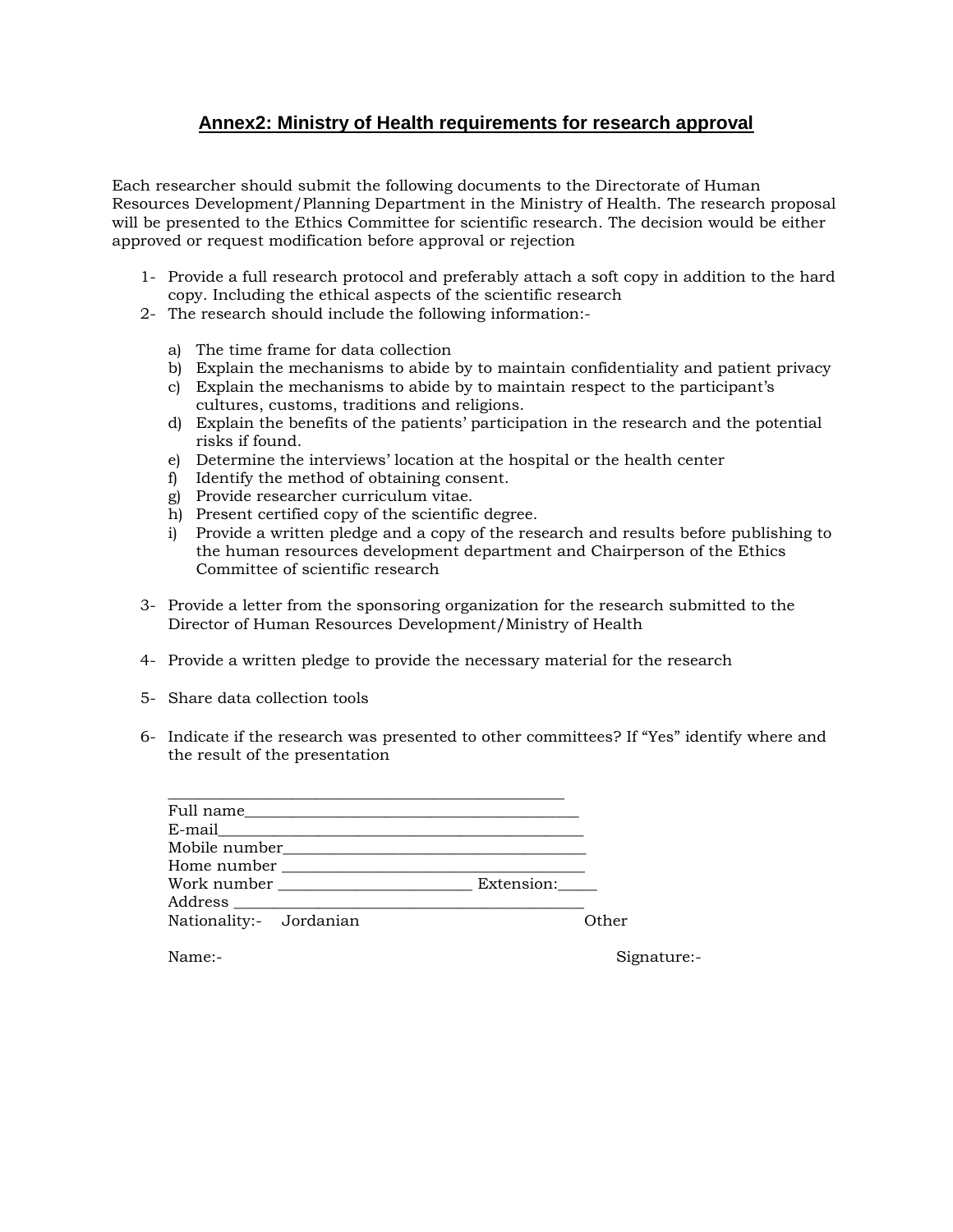# **Annex3: Health Sector Working Group Jordan**

# **Research Ethics Summary for the Humanitarian Response**

## **Background**

There is a need to further develop the evidence base of the effects of humanitarian situations on health and wellbeing and the outcomes of programmatic interventions. Indeed work in progress aims to provide a rigorous assessment of the quality and depth of the evidence-base that informs humanitarian public health programming globally<sup>1</sup>.

However, there is a lack of guidance on the ethics of conducting such research in humanitarian affected populations. Despite the fact that Ethical Review Boards exist in many countries additional safeguards are needed for refugees and internally displaced populations and when undertaking research in a humanitarian context.

Jordan has been a refugee hosting country for many years including large influxes of Iraqis and now Syrians. Requests to the Health Sector Working Group to conduct research are frequent and often based on the needs/interests of researchers and not on research gaps identified by operational agencies. Furthermore, to date, there have been few measures beyond standard ethical review procedures to ensure that specific protection or ethical concerns relating to refugees are considered in planning and conducting and reporting research.

## **Why the need for these guidelines?**

- 1. Refugees have fewer defined political rights than host community citizens
	- Refugee Convention established only basic standards for treatment of refugees.
	- Refugees may stand outside the regulatory protection of host country legislation.
- 2. Research in midst of complex emergencies or humanitarian situations may mean inadequate safeguards are in place to protect the population of refugees or internally displaced persons.
- 3. Little technical guidance is available from the existing international instruments on biomedical ethics (Declaration of Helsinki or guidelines from the Council for International Organizations of Medical Sciences). Although these instruments examine issues of vulnerability (as arising with prisoners, children, or the mentally impaired) they do not

 $\overline{\phantom{a}}$ 

<sup>1</sup> http://www.elrha.org/r2hc/evidence-review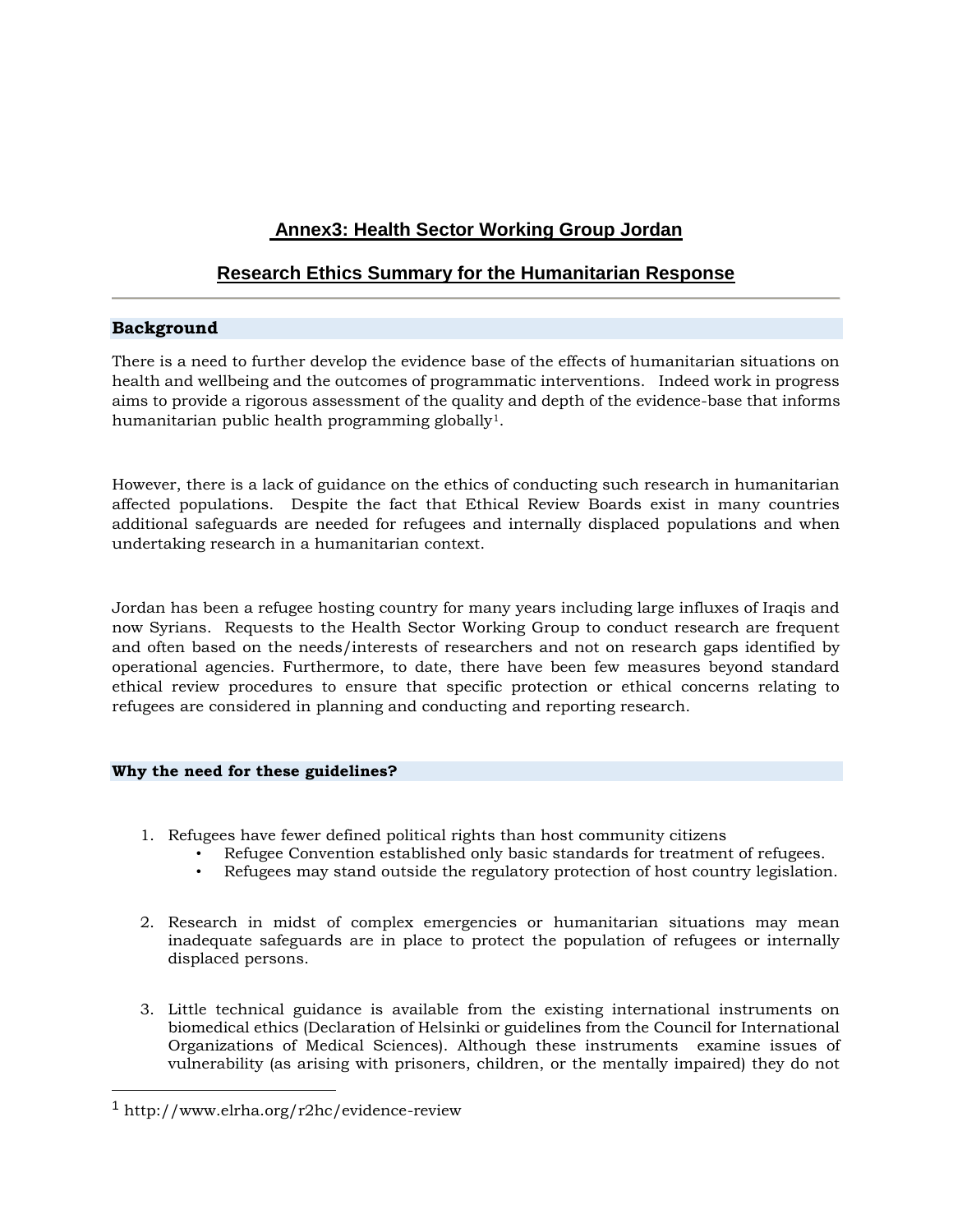address the special circumstances of enlisting refugees or the internally displaced in research.

- 4. The physical layout of camps and population density are very amenable to rapid systematic sampling and data collection making research in camp situations logistically appealing. However, research conducted in refugee camp settings must not be founded upon convenience alone; to conduct research on this basis amounts to exploitation.
- 5. High profile humanitarian situations attract many institutions and individuals wanting to undertake assessments or research. While there have been positive examples of convergence of information needs of operational agencies with interests of academic researchers this is not always the case. Even if well-meaning, research may not always offer direct or even indirect benefit to refugees or the affected populations.
- 6. The multitude of organizations collecting data for different reasons including advocacy, assessments, monitoring and evaluation, operational research mean that households and individuals can be assessed or studied multiple times resulting in "survey fatigue".
- 7. There are challenges obtaining informed consent in populations who may be in need of protection and assistance. Refugee populations may feel that continued assistance or protection is contingent on their participation in the research and therefore may be reluctant to decline to be involved.
- 8. Dissemination of information collected in the field (e.g., pictures), can inform the outside world and mobilize support. However, photographs also can bring humiliation or stigma, and violate the rights to privacy. Images may reinforce the image of the subjects as victims, rather than as resilient individuals. Even in the case in which consent to publish or use a picture is given, subjects may not fully understand the number of people who would see their picture, in what context their picture might be viewed, or the implications for themselves.<sup>2</sup>
- 9. Confidentiality is more difficult to maintain in refugee settings.
- 10. Beneficence—in whose interest is this research being done, and who will benefit from the results? The mobility and fluidity of many refugee populations make it difficult to ensure benefit to the specific individuals enrolled or to the community to which he/she belongs.

#### **Research Procedures in Refugee Context in Jordan**

 $\overline{\phantom{a}}$ 

<sup>&</sup>lt;sup>2</sup> Allden et al. Mental Health and Psychosocial Support in Crisis and Conflict: Report of the Mental Health Working Group. July-August 2009 http://pdm.medicine.wisc.edu Prehospital and Disaster Medicine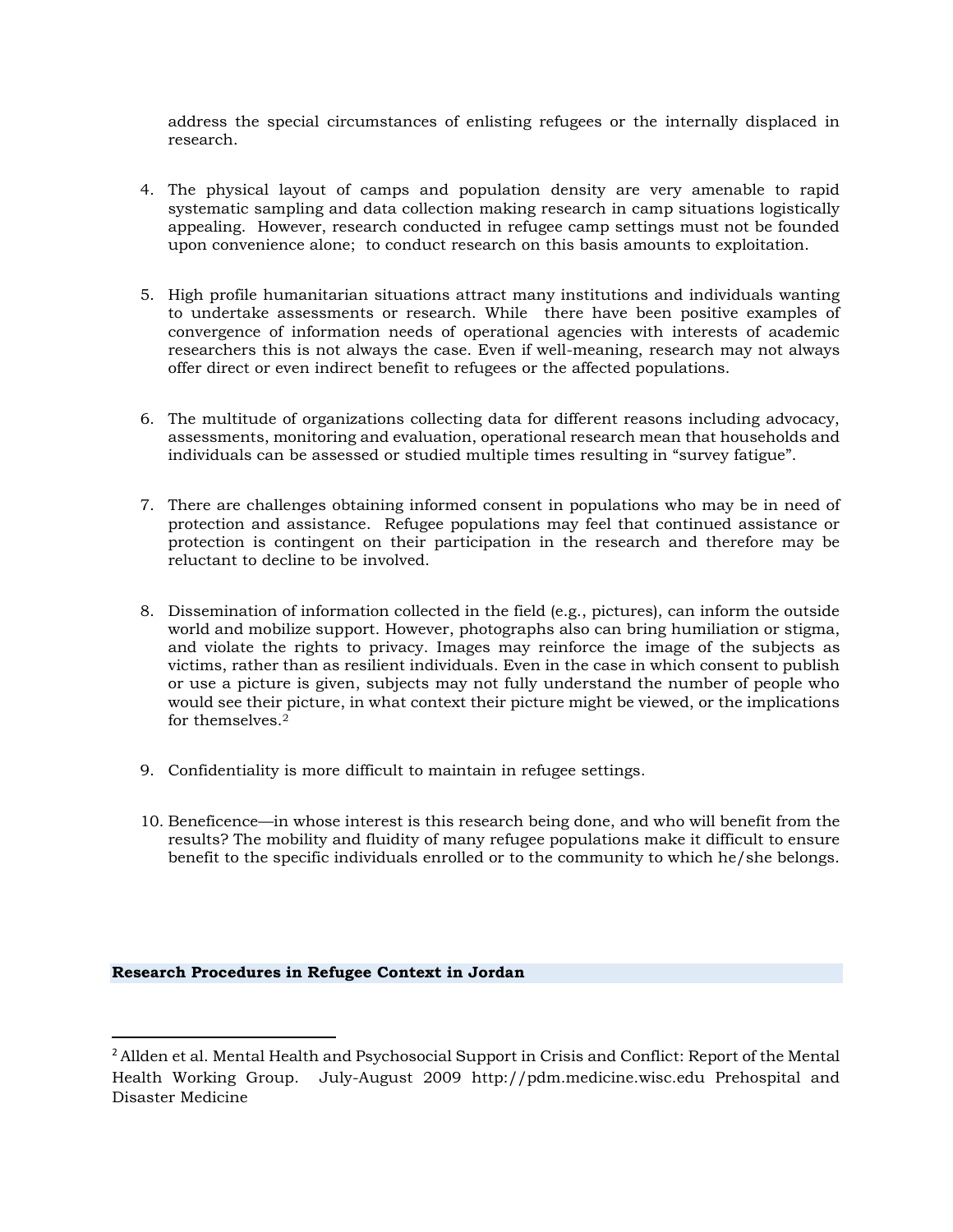Due to the above concerns the Health Sector Working Group in Jordan would like to safeguard the rights, safety, and wellbeing of refugees participating in any research, study or survey. In doing this reference will be made to the *Basic Values Underlying Research Ethics* (Annex 2.a) and the *Proposed Guidelines for Research in Refugee and Internally Displaced Populations (Annex 2.b*). Persons or organizations wishing to conduct research in Mental Health or Psychosocial Support should also seek guidance from the *Mental Health Inter-Agency Guidance Note for Mental Health and Psychosocial Support in Jordan - Response to Displaced Syrians - November 2012* in *Section 6.3. Conducting MHPSS Assessments, Monitoring and Evaluation* and where relevant follow the *WHO Ethical and Safety Recommendations for Researching, Documenting and Monitoring Sexual Violence in Emergencies. WHO 20073:*

#### **When do these Guidelines Apply?**

The requirement for ethical review depends on the research methodology and the specific population involved. This would vary depending on whether the research involves routine monitoring and evaluation, operational research (investigations or studies that are not routine and undertaken to inform programmatic planning or to address identified programmatic problems), hypothesis testing, or clinical research.

- 1. Most actors in the health sector in Jordan have conducted baseline assessments and continue to conduct monitoring and evaluation, including surveys which may not fall under the umbrella of "research". Therefore, they may not require institutional review board approval or need to apply to the Health Sector Working Group for approval. However, they should consider the same ethical questions below when planning and conducting programmatic monitoring and evaluation. Confidentiality issues, anonymity of personal identity within datasets and the right to refuse participation are all ethical principles which cannot be compromised.<sup>4</sup>
- 2. Operational research and hypothesis testing. Any non-routine study undertaken to inform programmatic planning or test a hypothesis even if using existing data sets will need approval of the Health Sector Working Group.
- 3. Clinical research will not be conducted in refugee settings as (with very rare exceptions) it can be conducted in other populations.

The conduct of Needs Assessment is also guided by the Standard Operating Procedures for Needs Assessments developed by the Inter-sector Working Group [http://data.unhcr.org/syrianrefugees/working\\_group.php?Page=Country&LocationId=107&Id=](http://data.unhcr.org/syrianrefugees/working_group.php?Page=Country&LocationId=107&Id=60) [60](http://data.unhcr.org/syrianrefugees/working_group.php?Page=Country&LocationId=107&Id=60)

## **Approval Process**

l

<sup>&</sup>lt;sup>3</sup> [http://www.who.int/gender/documents/OMS\\_Ethics&Safety10Aug07.pdf](http://www.who.int/gender/documents/OMS_Ethics&Safety10Aug07.pdf)

<sup>4</sup> Nathan Ford, Edward J Mills, Rony Zachariah and Ross Upshur. Ethics of conducting research in conflict settings. Conflict and Health 2009, 3:7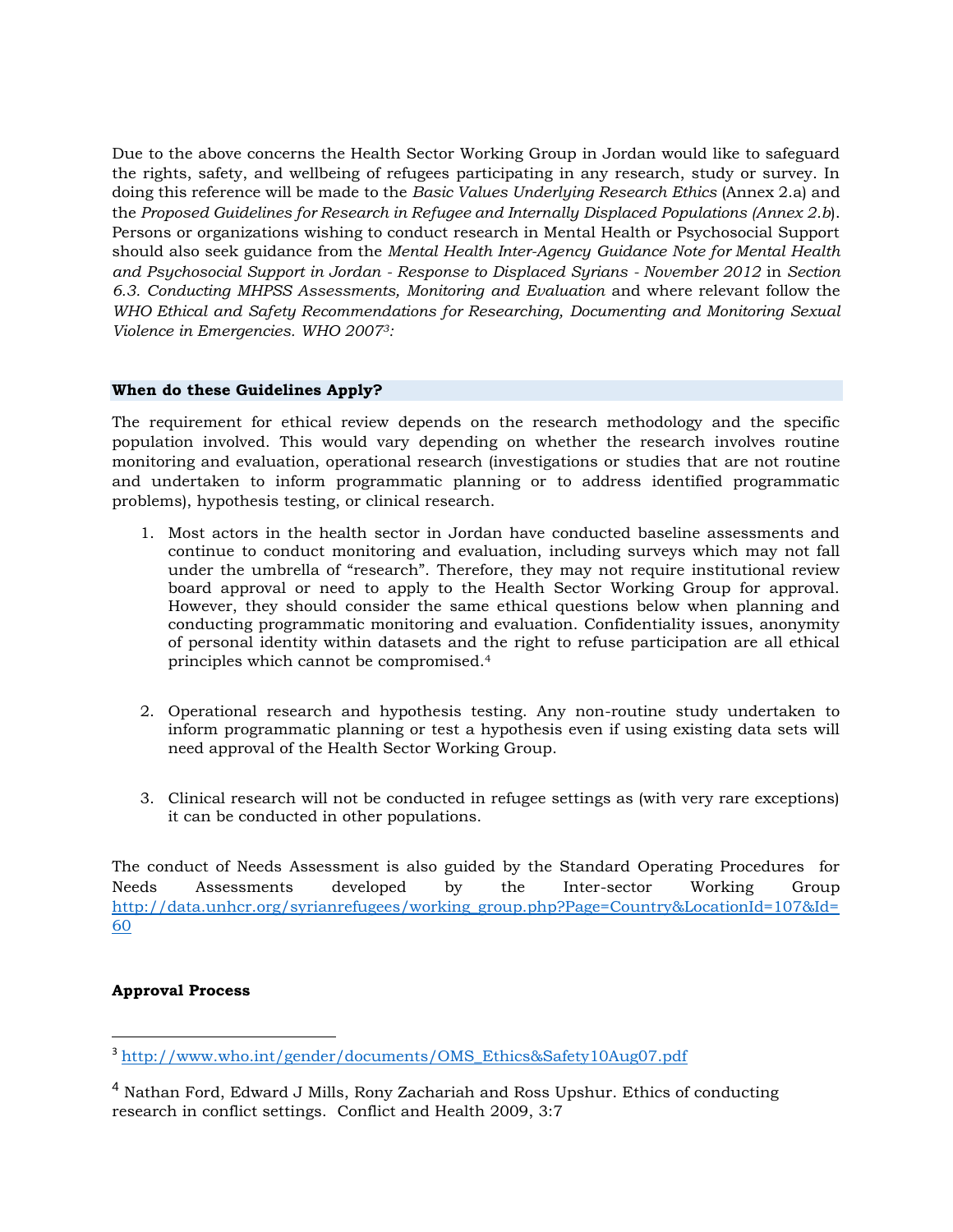All proposed research as above must be submitted to the Health Sector Working group for approval. Please submit to Ibraheem Abusiam abusiam $@$ unhcr.org or Felicia Jones [jonesf@who.int](mailto:jonesf@who.int)

#### What the Health Sector Working Group Will Assess:

- the rationale of the research
- the scientific design and methodology, including the skills and any additional training of the research team to conduct research in humanitarian settings
- the recruitment of research participants, including inclusion and exclusion criteria, list of participants, and means by which full information is to be conveyed to potential research participants or their representatives
- relevance of the research in the refugee population and in the wider context of public health evidence building in humanitarian settings
- evidence that the research could not be conducted in non-refugee populations
- the research benefits to the participant group and all refugees
- evidence that the research will pose "minimal risk" to the participants and research team, and the way in which potential risk is to be managed
- appropriate referral mechanisms are in place for those identified during the research to be in need of further care or support
- evidence that the refugees are free to participate and withdraw at any time
- Assurance that confidentiality of participants is ensured
- Assurance that the results will be disseminated amongst the agencies working in the same domain to avoid duplication of efforts, promote use of the results and reduce undue burden on research subjects.
- Assurance that the manner in which the results of the research will be reported and published is appropriate

Documentation that the research proposal meets appropriate Ethical Review Board requirements in Jordan will be required later.

For further information please contact Ibraheem Abusiam [abusiam@unhcr.org](mailto:abusiam@unhcr.org) or Felicia Jones [jonesf@who.int](mailto:jonesf@who.int)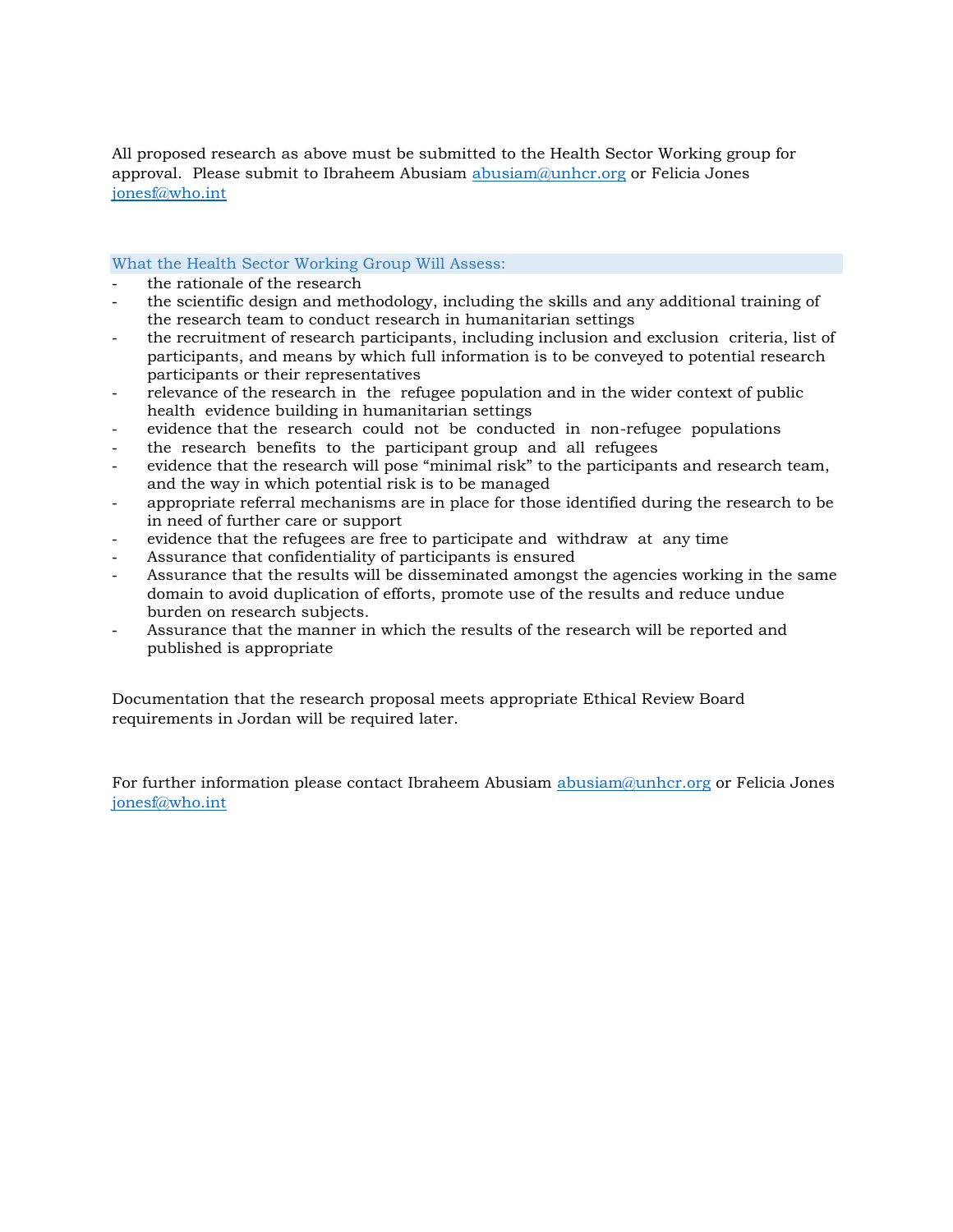## ANNEX 3.a: Basic values underlying research ethics:

#### Autonomy, Beneficence and Justice

#### 1. Autonomy

The research participant should make an autonomous decision, have the right to reject participation without explanation at any stage of the research. It is underlying that sufficient information adapted to the cultural context is given to participants.

#### Informed consent

- each person has a right to reject interventions to his/her own body or mind
- primary aim is adequate understanding and voluntary consent 'informed" means that individual has an understanding of a study's purpose, who are the targeted beneficiaries, and the implications of involvement; "Informed" also means that the information is communicated in a form appropriate to the culture, age, and educational level of that individual.
- "Consent" refers to an active agreement for participation in research, with the understanding that the participant has the right to refuse any question and to stop participation or withdraw at any time.
- Refugees must understand that their participation or not in the research will have no influence on their right to access assistance or protection.
- Documentation required is a signed consent form or oral consent in front of a witness
- consent of parents / legal guardian in case of minor or mental illness

#### 2. Beneficence and Non–maleficence

- avoidance of inappropriate risks to participants and the research team
- benefits for the group in which the research take place
- acceptable risk / benefit rates
- processes to monitor and assess risks, with strategies to respond to high risk
- 3. Justice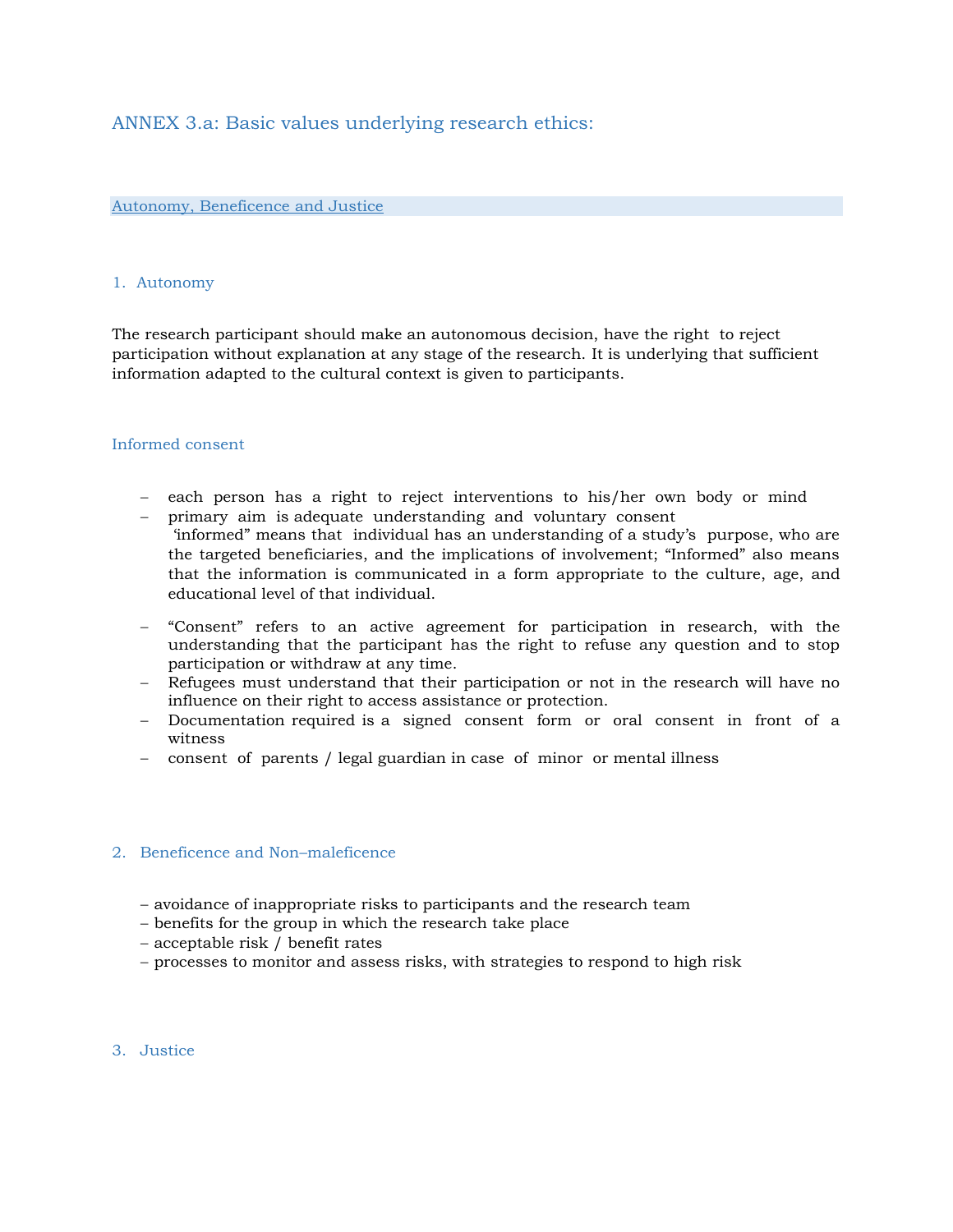- equitable selection of research participants according to the scientific design and methodology of the study
- clear explanation of the availability of treatment / intervention to the population involved in the study and beyond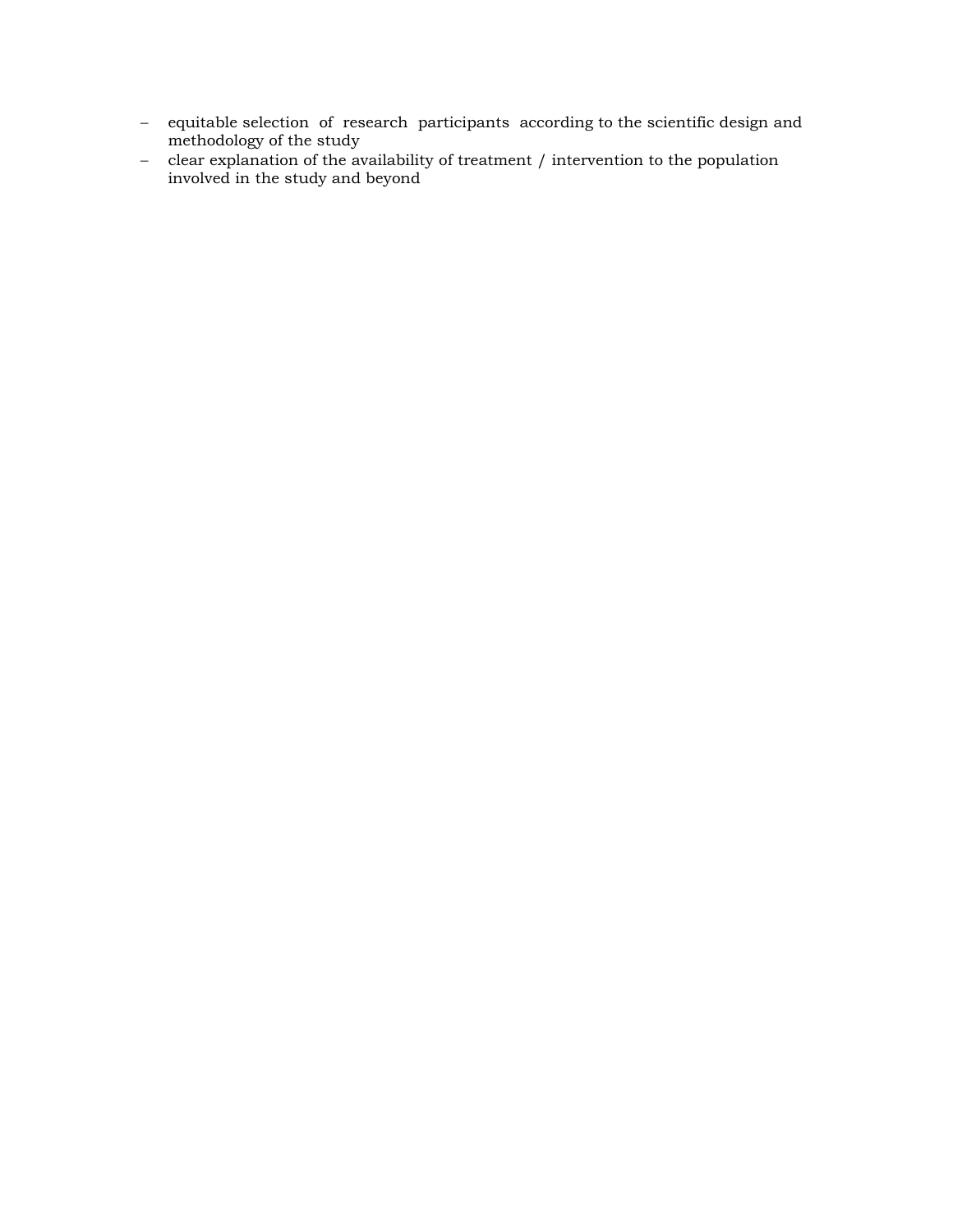# **Annex 3.b: Proposed Guidelines for Research in Refugee and Internally Displaced Populations<sup>5</sup>**

- Undertake only those studies that are urgent and vital to the health and welfare of the study population
- Restrict studies to those questions that cannot be addressed in any other context
- Restrict studies to those that would provide important direct benefit to the individuals recruited to the study or to the population from which the individuals come
- Ensure the study design imposes the absolute minimum of additional risk
- Select study participants on the basis of scientific principles without bias introduced by issues of accessibility, cost, or malleability
- Establish highest standards for obtaining informed consent from all individual study participants and where necessary and culturally appropriate from heads of household and community leaders (but this consent cannot substitute to informed consent)
- Institute procedures to assess for, minimize and monitor the risks to safety and confidentiality for individual subjects, their community, and for their future security
- Promote the well-being, dignity, and autonomy of all study participants in all phases of the research study

#### **Additional considerations in humanitarian populations include6:**

- 1. Research should provide a benefit to the studied population;
- 2. If the primary purpose is to assist those being studied, research should:
	- a. address important unknowns that affect the nature of humanitarian assistance (program design and planning); and
	- b. evaluate benefits/risks of interventions when these are also unknown;
- 3. Research also may facilitate progress in the field of humanitarian assistance (i.e., improved services after future disasters); and
- 4. There should be a generalizable benefit, if possible.

 $\overline{\phantom{a}}$ 

<sup>5</sup> Leaning J: Ethics of research in refugee populations. Lancet 2001, 357:1432-1433.

<sup>6</sup> Allden et al.